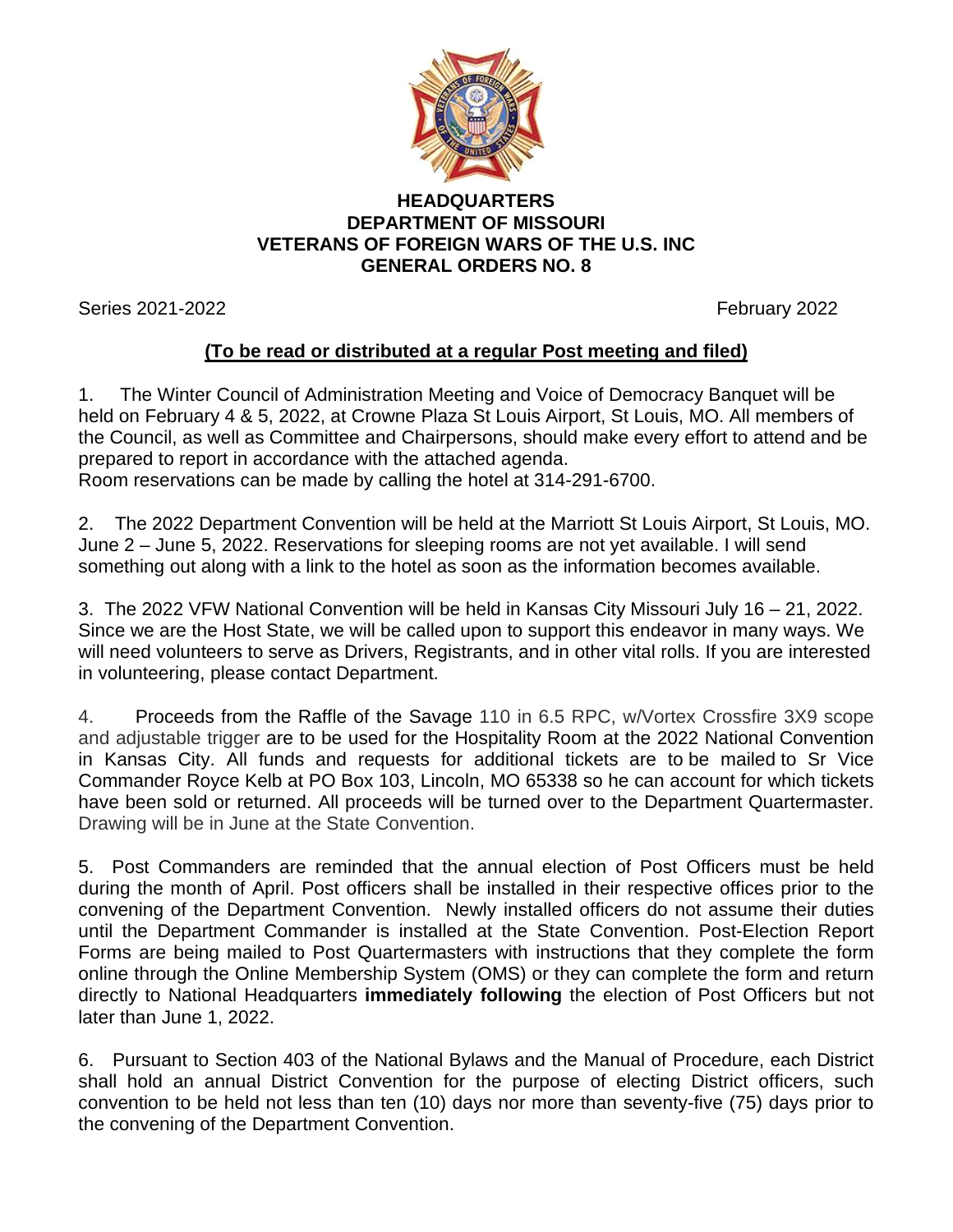7. Post and Districts are reminded that sections 216, 416 and 516 of the Manual of Procedures states in part: "-----officers, elected and appointed, shall submit proof of eligibility to the Adjutant. ----officers shall not be installed or assume the duties of their office until proof of eligibility has been submitted and properly reviewed. Such proof of eligibility shall be open to and reviewed by the Commander, Adjutant and Quartermaster prior to installation to office."

8. **GOOD NEWS**. The Council has voted to add more money to the Life Member rebate program. Anyone joining as a Life Member or upgrades to a Life Member will receive a check for 50% of their Life Member Dues from the Department Quartermaster. Make sure to notify him at [qm@movfw.org](mailto:qm@movfw.org) so he knows to mail you your rebate check. The Council voted a specific amount of money for this program so when it runs out the program will end so don't delay in letting your members know about this program. Email or call the State Quartermaster if you have questions. The 50% rebate does not apply to Legacy Life but the \$45 incentive still applies.

The 50% rebate will be retroactive to November 15, 2021, when the original money ran out.

## 9. **New / Reinstated Membership Grant Initiative for VFW.**

Effective January 1, 2022 every VFW Post that signs up and submits full membership dues\* for each member will receive a grant based on the type of membership submitted while funds are available. Please see attached from Dan West, Assistant Adjutant General, for full details

10.Congratulations go out to all of the Post Commanders, Quartermasters, and Membership Chairmen that have achieved 100% membership.

11. If your Post has not made a donation to the Veterans Service Officer Program or the Veteran and Military Support Program, please do so ASAP. These are requirements for your Post to earn All-State. **REMEMBER:** VSO checks must be mailed to Department HQs and VMS checks must be mailed to National HQs as stated in your Commander Handbook.

12. Prior to your monthly meeting, please review your All-State status and conduct your meeting so as to accomplish items to get your Post to that Honor. Please take a look at your 2021-2022 Post Commander Handbook to see what your Post needs to do. All State determination will be made from data collected by the Department Headquarters on May 1, 2022

13. Anyone requesting a Department Officer to attend a function must submit a **written request** to Department Headquarters at least 30 days prior to the date of the function. An e-mail to the Adjutant at  $\frac{adj@movfw.org}{complement}$  is acceptable.

14. The deadline for submitting bids for the 2025 Department Convention is March 15, 2022, as prescribed by the Department By-Laws. Any Post or group of Posts wishing to submit a bid should contact Department Headquarters for the Convention hotel requirements and coordination of the bid request.